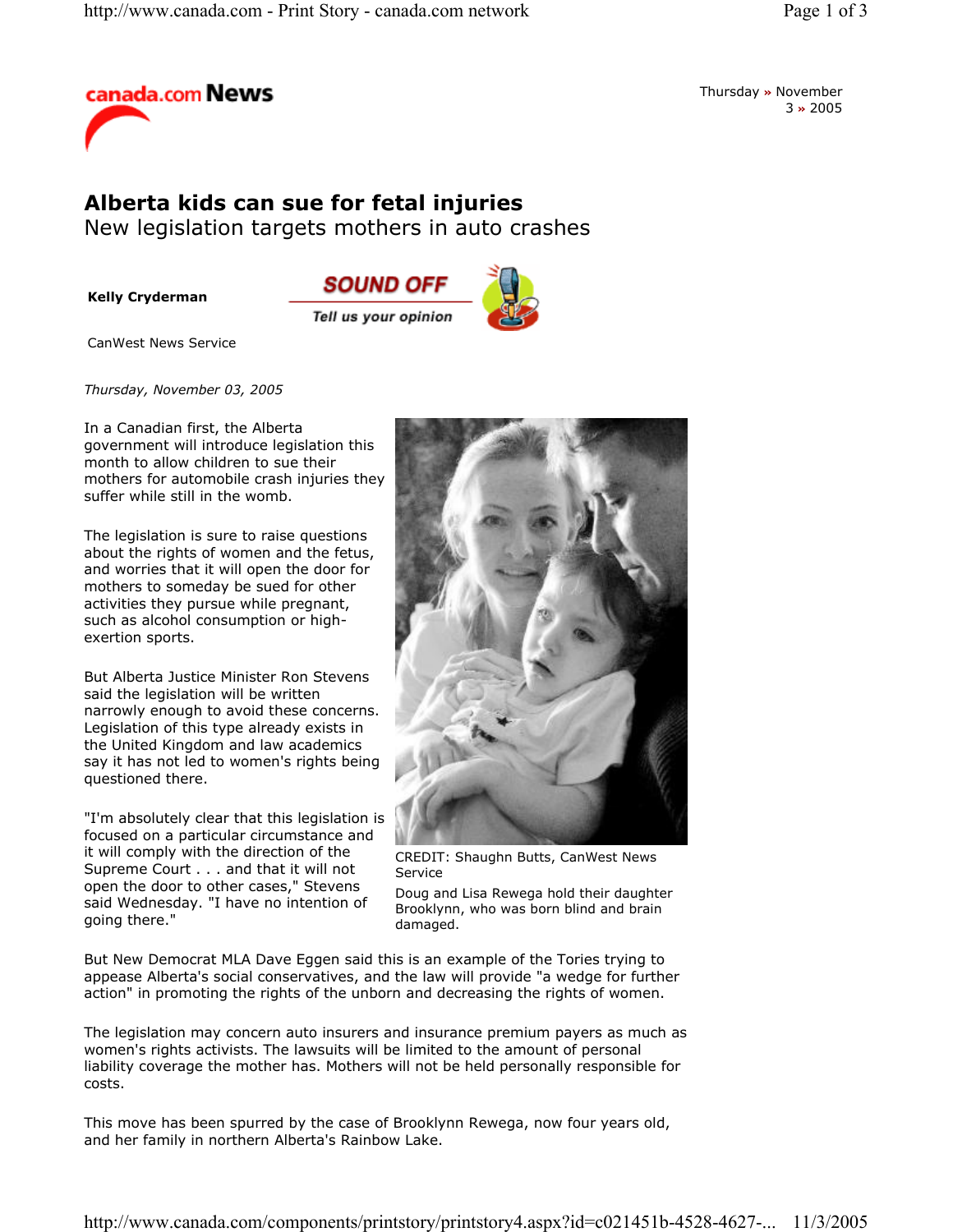Brooklynn's mother Lisa Rewega was driving to church on Dec. 31, 2000, when she lost control of the car. In the rollover, Lisa Rewega was thrown through the windshield. Brooklyn was born four months later blind, brain-damaged and with cerebral palsy. She suffers from seizures throughout the day and needs constant care. The family

believes her condition is a

result of the accident.

Lisa Rewega is considered to be at fault in the crash, but her family is unable to sue her and her insurance company for damages because of the 1999 Dobson decision at the Supreme Court that prevents children from making claims against their mothers for events that happened before they were born.

If Brooklynn's father Doug, or anyone else had been

driving, a claim could go ahead.

In a statement read Wednesday by their lawyer, Rosanna Saccomani, the Rewega family said they were "thrilled with the government's response" to their story.

In the Dobson decision, the court allowed some room for provinces to create legislation that would apply specifically to a woman who was at fault in a car crash and who had insurance coverage, Stevens said.

The government is also pursuing this line of legislation because auto insurance is mandatory for all drivers and the most common way unborn children are hurt is in vehicle accidents.

Stevens said he expects "very few" cases of this nature to come forward.

But the insurance industry believes the legislation may lead to a proliferation of lawsuits.

Jim Rivait, Alberta vice-president of the Insurance Bureau of Canada, said the government is passing this legislation because it moves responsibility for taking care of some disabled children from the government to the auto insurance industry.

The only reasons mothers can't be sued for other risky

activities they might engage in, he said, is because no insurance is available.

He said mothers -- and more specifically their insurance companies -- could be open to lawsuits that stem from something as small as a fender-bender if the child someday develops Attention Deficit Disorder.

"There's a cost to it and it's going to have to be factored into the costs of insurance," Rivait said.

Erin Nelson, an associate professor of health law and women's health at the University of Alberta, said some people will worry this will make women liable for any activity they undertake during pregnancy, but the narrow legislation in the U.K. has not had that ripple-effect. The legislation proposed by the Alberta government, she said, sounds as if it would be pretty limited.

"I don't like to say that I'm completely not worried, but I'm not sure if the same